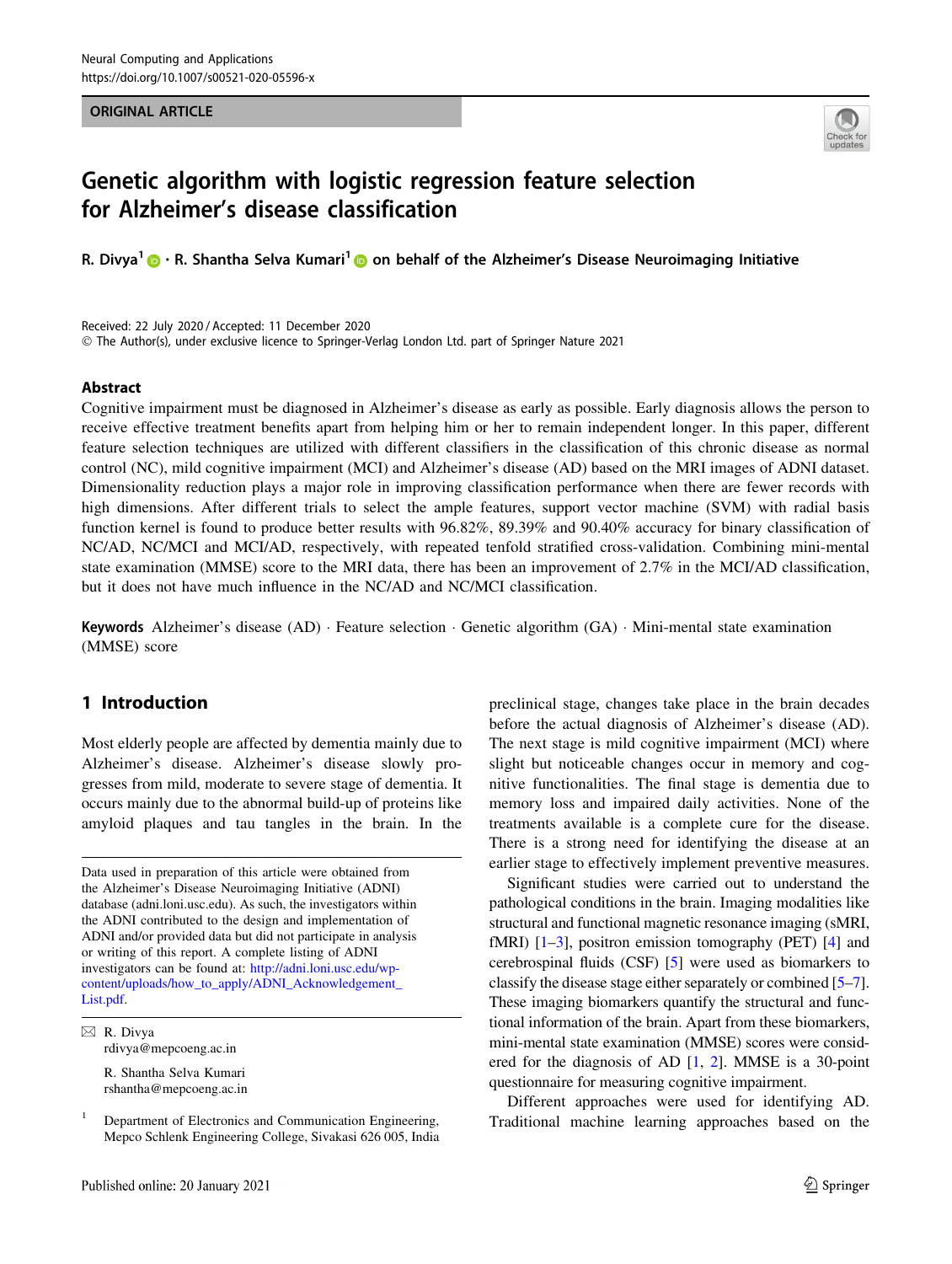features obtained manually were used in [[4,](#page-8-0) [8\]](#page-8-0). Quantitative studies were developed to analyze the volume, thickness, surface, shape and texture of the brain [\[9](#page-8-0)[–11](#page-9-0)]. In [\[12](#page-9-0)], region of interest (ROI)-based analysis was used for obtaining the features. Voxel-based morphometry in statistical parametric mapping [[13\]](#page-9-0) and volumes generated from FreeSurfer [[14\]](#page-9-0) were used to extract the brain features. In [\[15](#page-9-0)], a multi-feature kernel discriminant dictionary learning technique that combines the sMRI, fluorodeoxyglucose (FDG) PET and florbetapir-PET imaging features was used. In [[16\]](#page-9-0), three different twodimensional convolutional neural networks were used for Alzheimer's disease classification based on the slice importance of sMRI images. Instead of using the entire brain, the hippocampus region was segmented and used for the disease classification [\[17](#page-9-0)]. Networks were constructed from cortical gray matter volume, cortical thickness, cortical surface area, cortical curvature, cortical folding index and subcortical volume. Node and edge features of these networks were selected using F-score and were used for classification [\[6](#page-8-0)]. In [[18\]](#page-9-0), support vector machine (SVM) used recursive feature elimination (RFE) to reduce model complexity.

Most of the previous studies used only baseline data. Despite many efforts in identifying the biomarkers for early diagnosis, classification of the disease state is still quite hard. In this study, sMRI images are used for the classification of AD disease stages. Volumetric segmentation is used where the images are normalized and registered using Desikan–Killiany atlas. The predominant challenge is the limited records with large dimensions of imaging features. Cortical parcellation volume (CV), subcortical parcellation volume (SV), surface area (SA), cortical thickness average (TA), cortical thickness standard deviation (TS), hippocampal subfields parcellation volume (HS) biomarkers are considered for the classification. Though the RFE and Genetic Algorithm (GA) were used in other studies for the feature selection, there was no study on the classification based on the above-proposed biomarkers. For these biomarkers, different wrapper-based feature selection techniques using RFE and GA are performed to find the optimal feature set. MMSE score is used along with the optimal volumetric segmentation features to check whether it affects the classification performance. Classifier with better predicting accuracy is determined.

# 2 Methods

Data used in the preparation of this article is obtained from the Alzheimer's Disease Neuroimaging Initiative (ADNI) database (adni.loni.usc.edu). Longitudinal sMRI images are used which are processed for gradient inhomogeneity,

B1 non-uniformity correction, and scaling by the Mayo Clinic. Volumetric segmentation is carried out using FreeSurfer version 5.1 based on the image processing framework mentioned in [[19,](#page-9-0) [20](#page-9-0)]. The quality control process is used on the segmented images and is provided for the usage in the ADNI website.

For the classification of sMRI imaging data into normal control (NC), mild cognitive impairment (MCI) and Alzheimer's disease (AD), the imaging data which pass the overall quality control process are considered. This reduces the data size considerably due to the partial or total segmentation failure based on quality control. Apart from this neuropsychological measure, mini-mental state examination (MMSE) scores are also obtained from the LONI Image Data Archive website. Missing feature readings are not calculated to avoid bias being introduced in the results. Hence, records with missing values are discarded.

After the preprocessing of data, total records include 347 normal controls (NC), 558 MCI, and 171 AD. Among these records, 27 MCI subjects converted to AD in three years time period from the baseline. The demographic information of the data samples used in this study is shown in Table 1.

# 3 Features selection

Totally 69 CV, 50 SV, 70 SA, 68 TA, 68 TS, 16 HS features are present for every record. The records are scaled to their inter-quartile range so that they are robust to the outliers. Training time is high if all the features are used for classification purposes. When the feature dimension is large, it leads to problems like overfitting, models with higher complexity, and lesser accuracy. To overcome the above-mentioned problems, feature selection strategies are carried out.

Univariate methods such as t-test and Fisher's criteria were used for feature selection in [\[21](#page-9-0), [22\]](#page-9-0). Though the features selected were the best as an individual, they might not be the best as a whole. Multivariate feature selection methods do not individually rank the features but they rank sets of features.

Table 1 Demographic information of the data samples

| Disease state | Number of records | Gender    | MMSE score       |
|---------------|-------------------|-----------|------------------|
| NC            | 347               | 137M/210F | $29.04 \pm 1.27$ |
| MCI           | 558               | 274M/284F | $27.68 \pm 1.98$ |
| AD            | 171               | 81M/90F   | $22.05 \pm 4.31$ |

MMSE score is out of 30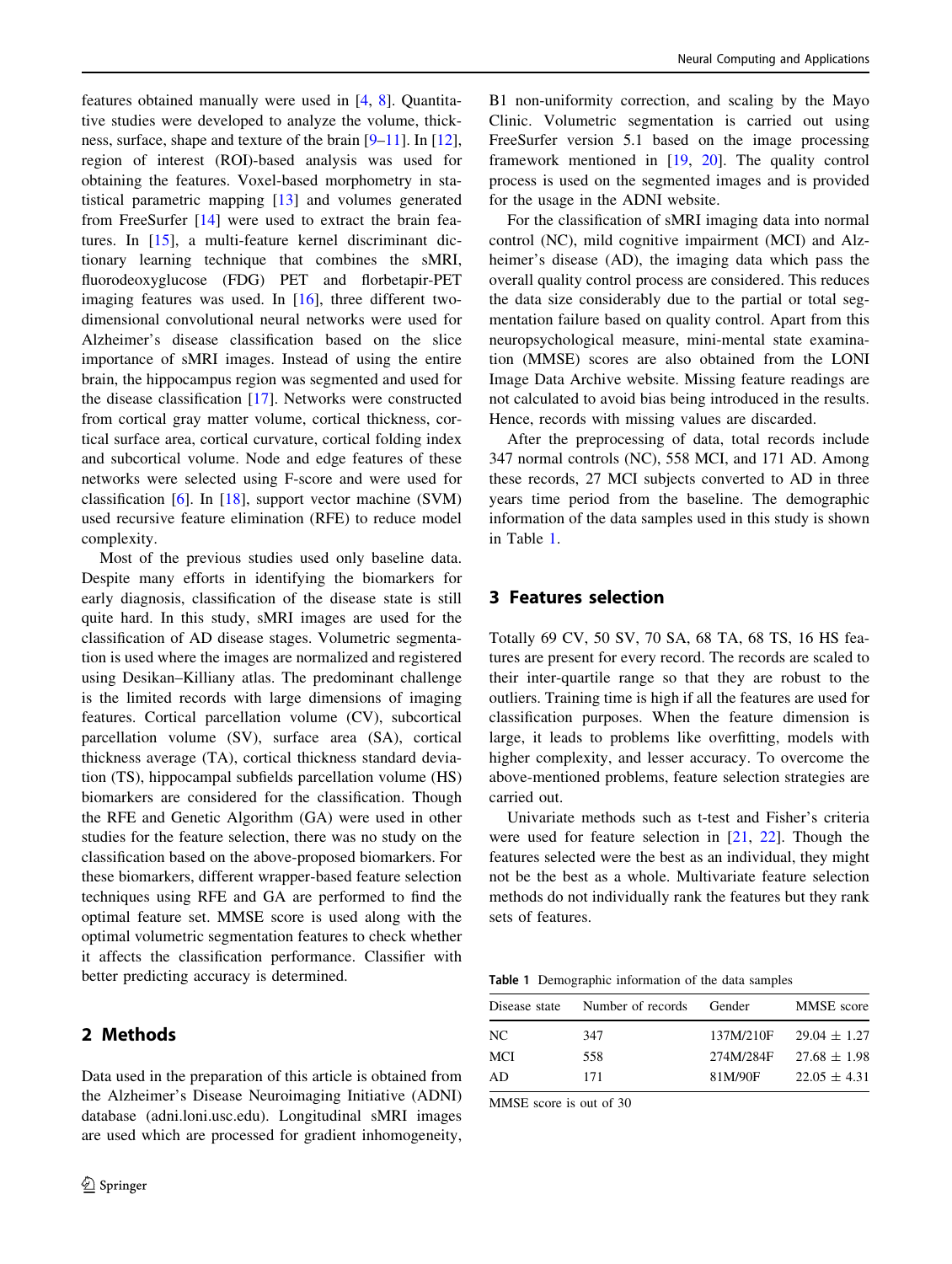RFE is a backward elimination technique that starts with the total feature set, and then the most irrelevant features are removed one after another. This RFE technique is used to select the most prominent and discriminative features from the entire feature set. GA is an evolutionary computing algorithm suitable for searching an efficient subset of features that are optimal from the high-dimensional feature set. In this work, RFE and GA methods are combined with the logistic regression and linear support vector machine classifiers in the wrapper technique to select the highly relevant features from the large feature set. The classifiers are then trained to verify the usefulness of the different sets of the selected features.

## 3.1 RFE features selection

Recursive feature elimination is a simple heuristic approach to select features that are most relevant for predicting the target. RFE looks for a subset of features by starting with all the features and removes features iteratively until the desired feature set is obtained. It is achieved by fitting LR or SVM model with all the features. Then, features are ranked by importance score and the least important features are discarded. The model is re-fitted. This process is repeated until a specified number of features remains.

# 3.2 GA features selection

Genetic algorithm is a simple meta-heuristic algorithm that imitates the biological evolution is used for feature selection. In this feature selection, volumetric measures are encoded as genomes using binary strings. The steps involved in GA feature selection process are listed below.

Step 1. Random population of 50 chromosomes are generated which are the solutions.

Step 2. The fitness function is evaluated for each chromosome in the random population. Here, the fitness function is the accuracy measured from the classifier (LR or SVM). This accuracy is calculated using fivefold cross-validation technique.

Step 3. Tournament selection is performed for selecting the parent chromosomes based on their fitness value. Tournament size of 3 is used for this tournament selection.

Step 4. Uniform cross-over operator is used to produce offspring with cross-over probability of 0.5

Step 5. With a mutation probability of 0.1 new offspring is mutated by flipping the binary bits. This offspring is added into the population. For the further iterations, newly generated population is used.

Step 6. If the chromosomes generated are same for the last 10 generations, then stop the process and return the best solution (feature set) from the current population. Otherwise go to step 2.

# 4 Proposed workflow

ADNI longitudinal sMRI features that are preprocessed and normalized are given as input to the four wrapper-based feature selection processes. The feature subsets obtained are then available to be trained by the classifiers. Three different binary classifications are performed in AD diagnosis: NC/AD, NC/MCI and MCI/AD classification. For this purpose, logistic regression, SVM, random forest (RF) and extreme gradient boosting classifiers (XGB) are used. Based on these classifications, the best feature set is selected. To this feature set, a neuropsychological measure MMSE score is added. Once again, classification is performed on these combined measures. The workflow of this classification process is shown in Fig. [1.](#page-3-0)

## 4.1 Classifiers

The following classifiers are considered for the diagnosis of Alzheimer's disease stage using sMRI features.

#### 4.1.1 LR classifier

Consider the training set of *n* points  $\{(x_i, y_i) | x_i \in R^m,$  $y_i \in \{ 0,1\}$ . Logistic regression generalizes from the linear regression, where sigmoid function is applied to the linear regression function as given by Eq. (1):

$$
y = g(\theta^{T} x)
$$
  
where  $g(z) = \frac{1}{1 + e^{-z}}$  (1)

This enables to classify the inputs into binary valued labels,  $y_i \in \{0,1\}$ .

### 4.1.2 SVM classifier

Consider the training set of n points  $\{(x_i, y_i) | x_i \in R^m, y_i\}$  $\in \{\pm 1\}$  where  $i = 1$  to *n*,  $x_i$  denotes the feature vectors and  $y_i$  denotes the class label. SVM maximizes the margin around the hyperplane. This is achieved by solving the following optimization problem in Eq. (2):

$$
\min_{w,\xi,b} \left\{ \frac{1}{2} ||w||^2 + C \sum_{i=1}^N \xi_i \right\}
$$
  
s.t.  $y_i(w.x_i - b) \ge 1 - \xi_i$ ,  $\xi_i \ge 0$ ,  $i = 1,...,n$  (2)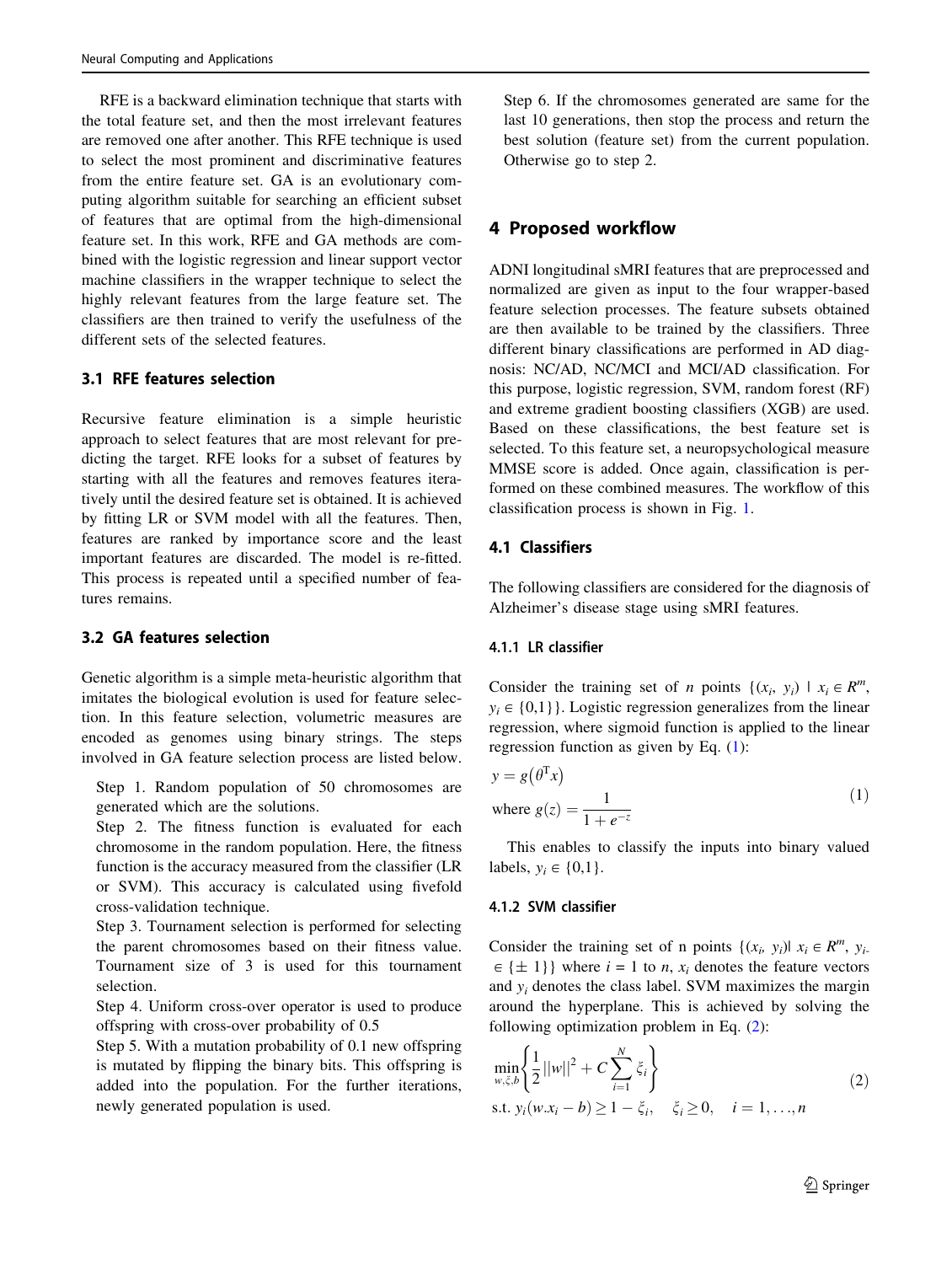<span id="page-3-0"></span>

Fig. 1 Workflow of the classification process

When radial basis function kernel is used, dot product is replaced by the Gaussian kernel function which is given in Eq.  $(3)$ .

$$
K(x_i, x_j) = \exp(-\gamma ||x_i - x_j||^2), \quad \gamma > 0,
$$
\n(3)

#### 4.1.3 RF classifier

Random forest is an ensemble tool that builds many decision trees and combines them to produce better results. Consider the *m* set of points for the training  $\{(x_i, y_i) | x_i$  $\in R^m$ ,  $y_i \in \{0,1\}$ . for  $b = 1$  to B:

1. n samples are taken with replacement from m set of points.

2. A classifier tree  $f<sub>b</sub>$  is constructed on these *n* samples.

After training, predictions for the unseen samples  $\hat{x}$  are made by averaging the predictions from all these individual trees as per Eq.  $(4)$ :

$$
\hat{f} = \frac{1}{B} \sum_{b=1}^{B} f_b(\hat{x})
$$
\n(4)

When data are provided to the decision tree, splitting of data is based on Gini index and entropy.

#### 4.1.4 XGBoost classifier

XGBoost (XGB), extreme gradient boosting classifier, is an optimized gradient boosting algorithm. Trees are grown one by one and attempt to reduce misclassification rate in subsequent iterations. The next tree is grown by giving higher weights to the misclassified points of the previous tree. Consider a dataset  $\{(x_i, y_i) | x_i \in R^m, y_i \in \{0,1\}\}\.$  The objective function for XGBoost is given in Eq. (5).

$$
\mathcal{L}^{(t)} = \sum_{i=1}^{n} l\left(y_i, \hat{y}_i^{(t-1)} + f_t(x_i)\right) + \Omega(f_t)
$$
  
where  $\Omega(f) = \gamma T + \frac{1}{2}\lambda ||w||^2$  (5)

 $f_t$  represents a tree with weights w. T is the number of leaves in a tree. *l* denotes differentiable convex loss function that measures the difference between the prediction  $\hat{y}_i$ and the target  $y_i$ . The second term  $\Omega$  penalizes the complexity of the model.

#### 4.2 Performance metrics

For analyzing the performance of the models, accuracy, sensitivity and specificity are used. Accuracy is calculated by the formula given in Eq. (6):

$$
Accuracy = \frac{TP + TN}{TP + FP + FN + TN}
$$
 (6)

Sensitivity is calculated by the formula given in Eq. (7):

$$
Sensitivity = \frac{TP}{TP + FN}
$$
 (7)

Specificity is calculated by the formula given in Eq. (8):

$$
Specificity = \frac{TN}{TN + FP}
$$
 (8)

where TP, TN, FP and FN stand for true positive, true negative, false positive and false negative, respectively. The performance measures are the means of these measures computed in the cross-validation runs.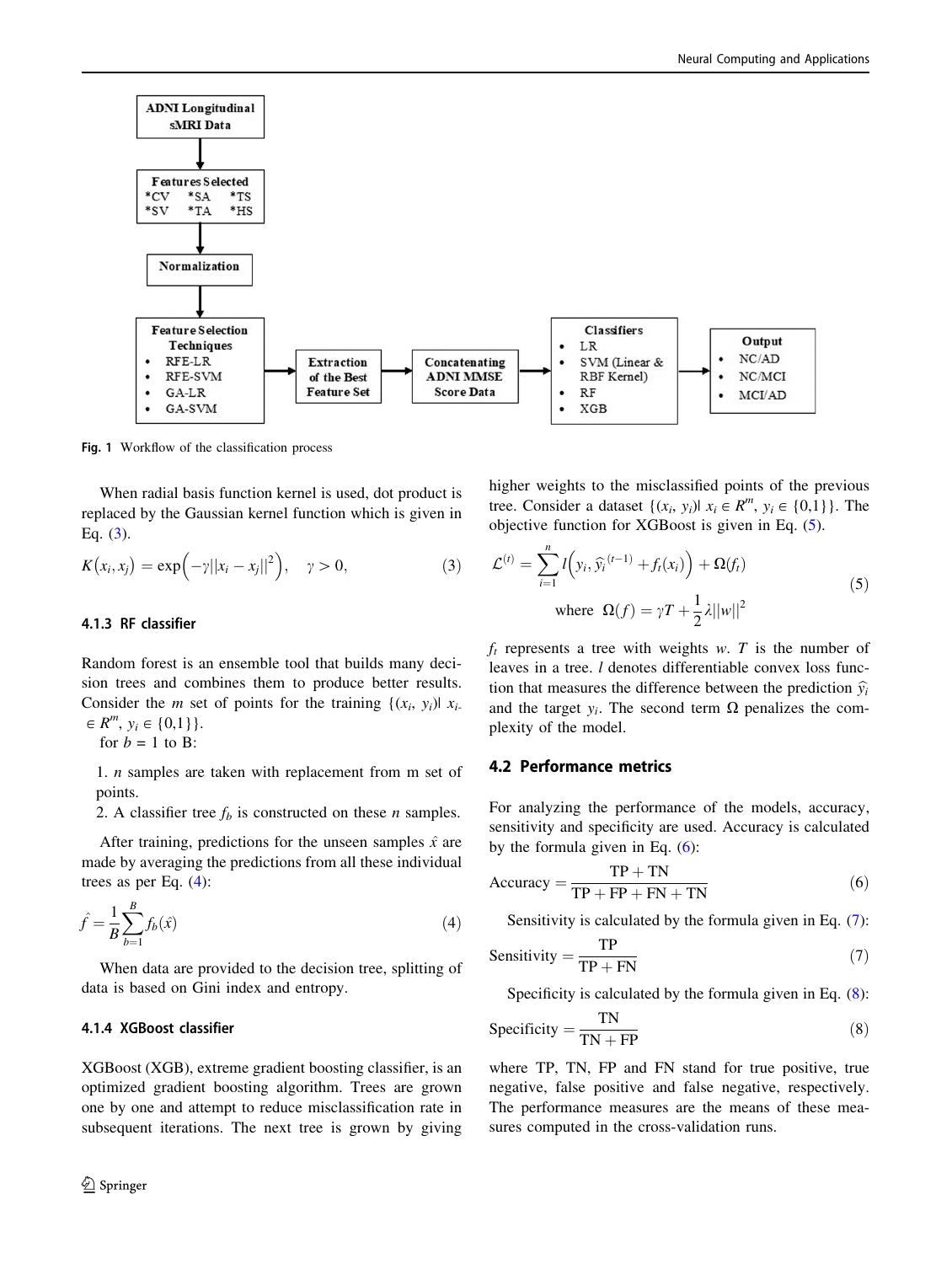# 5 Results and discussion

In RFE, the volumetric features corresponding to the lowest rankings are discarded and the remaining metrics are used for training the classifier at each level. The feature ranking for all the three binary classifications using RFE method is shown in Fig. 2

One hundred and seventy features are chosen among the 341 features for LR and linear SVM wrapper method. Between the two wrapper methods, there are 140, 132 and 118 identical features in NC/AD, NC/MCI and MCI/AD classification, respectively.

In GA, genomes are represented using binary strings which are the set of volumetric measures encoded. The bit whose value is zero indicates the feature is not selected; otherwise, the feature is selected. The initial population is chosen as 50, and tournament size is selected as 3. Forty generations are performed with fivefold cross-validation, where four folds are used for training and one fold is used for testing in all the iterations. A total of 82 to 104 features are chosen among the 341 features for LR and SVM wrapper methods as shown in Fig. [3.](#page-5-0) There are 19, 44 and 25 identical features in NC/AD, NC/MCI and MCI/AD classification, respectively, when the two wrapper methods are compared.

The features whose ranking scores are 1 based on RFE and GA will be selected for further classification purposes. The remaining features are discarded. After the four feature subsets are identified, hyper-parameters C and  $\gamma$  are tuned using grid search on SVM which is implemented using the LIBSVM library [\[23](#page-9-0)]. Fivefold cross-validation is performed for grid search. Similarly, models are built using LR, RF and XGB classifiers.

All the models are developed using tenfold stratified cross-validation, and they are repeated fifteen times. The records are randomly partitioned into ten subsets with roughly the same proportions of the different class labels. Each class is almost equally represented across the training and test fold. Stratified cross-validation is performed due to the imbalance in the data size. For each of the 10 folds, the model is trained with nine folds and the remaining fold is used for testing. This process is repeated fifteen times with different randomization of the samples. The results of the binary classification experiments are presented in Tables [2,](#page-5-0) [3](#page-6-0) and [4](#page-6-0).

From Tables [2](#page-5-0), [3](#page-6-0) and [4,](#page-6-0) the selected features from the wrapper-based GA-LR algorithm differentiate the disease stages better when compared to the other feature selecting algorithms. From the 341 features of the structural MRI image, only 82, 89 and 84 features are selected for NC/AD, NC/MCI and MCI/AD classification, respectively. This helps in attaining better classifiers with reduced number of features which makes the models have lesser complexity. In the GA-LR feature selection technique, SVM with RBF kernel gives better accuracy when compared with the other classifiers. LR provides the least accuracy in all the classification models. RF and XGB produce approximately equal accuracy results.

The performance metrics of the models developed with MMSE score along with the best feature subset obtained in NC/AD, NC/MCI and MCI/AD classification are shown in Fig. [4](#page-7-0). Receiver operating characteristic (ROC) curves for the three binary classifiers are shown in Fig. [5](#page-7-0)

For each classifier, the ROC curve represents the mean ROC from the 150 cross-validation runs and area under curve (AUC) corresponds to the mean AUC of 150 cross-

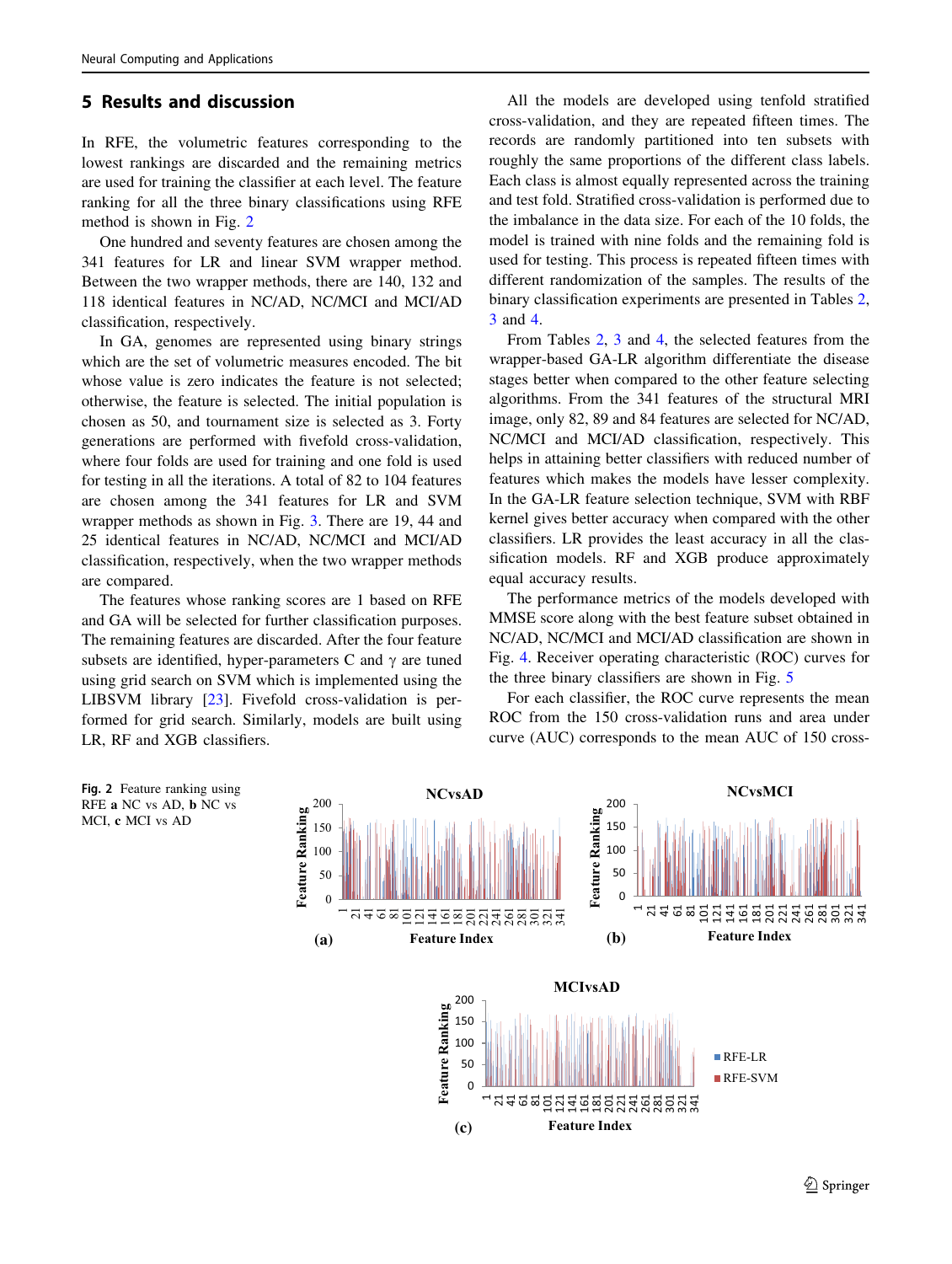<span id="page-5-0"></span>

|  |  | Table 2 NC/AD classification using different feature selection techniques |  |  |  |  |  |
|--|--|---------------------------------------------------------------------------|--|--|--|--|--|
|--|--|---------------------------------------------------------------------------|--|--|--|--|--|

| Feature selection | No. of features | Classifier                         | Accuracy $(\%)$ | Sensitivity $(\%)$ | Specificity $(\%)$ |
|-------------------|-----------------|------------------------------------|-----------------|--------------------|--------------------|
| RFE-LR            | 170             | LR                                 | 92.85           | 84.90              | 96.77              |
|                   |                 | RF                                 | 93.61           | 87.56              | 96.60              |
|                   |                 | SVM (linear)                       | 94.39           | 89.05              | 97.02              |
|                   |                 | SVM (RBF) $c = 10$ $\gamma = 0.01$ | 93.07           | 84.17              | 97.47              |
|                   |                 | XGB                                | 93.82           | 87.96              | 96.72              |
| <b>RFE-SVM</b>    | 170             | LR                                 | 92.89           | 85.14              | 96.72              |
|                   |                 | RF                                 | 93.60           | 87.48              | 96.62              |
|                   |                 | SVM (linear)                       | 94.25           | 89.12              | 96.79              |
|                   |                 | SVM (RBF) $c = 1$ $\gamma = 1$     | 95.66           | 91.62              | 97.65              |
|                   |                 | XGB                                | 94.02           | 88.42              | 96.78              |
| GA-LR             | 82              | LR                                 | 91.16           | 82.37              | 95.48              |
|                   |                 | RF                                 | 93.28           | 87.20              | 96.27              |
|                   |                 | SVM (linear)                       | 92.11           | 84.01              | 96.10              |
|                   |                 | SVM (RBF) $c = 1$ $\gamma = 1$     | 96.41           | 92.17              | 98.50              |
|                   |                 | XGB                                | 92.66           | 86.36              | 95.77              |
| GA-SVM            | 104             | LR                                 | 91.11           | 81.83              | 95.69              |
|                   |                 | RF                                 | 93.82           | 87.48              | 96.95              |
|                   |                 | SVM (linear)                       | 92.42           | 84.33              | 96.42              |
|                   |                 | SVM (RBF) $c = 1$ $\gamma = 1$     | 95.79           | 89.44              | 98.92              |
|                   |                 | XGB                                | 95.13           | 89.58              | 97.87              |

validation runs. SVM with RBF kernel has achieved higher AUC, i.e., 0.99, 0.95 and 0.94, respectively, for NC vs AD, NC vs MCI and MCI vs AD classification, respectively.

Upon adding MMSE score to the feature subset, in the NC/AD classification and NC/MCI classification, there is not much difference in the performance of the model. But,

c MCI vs AD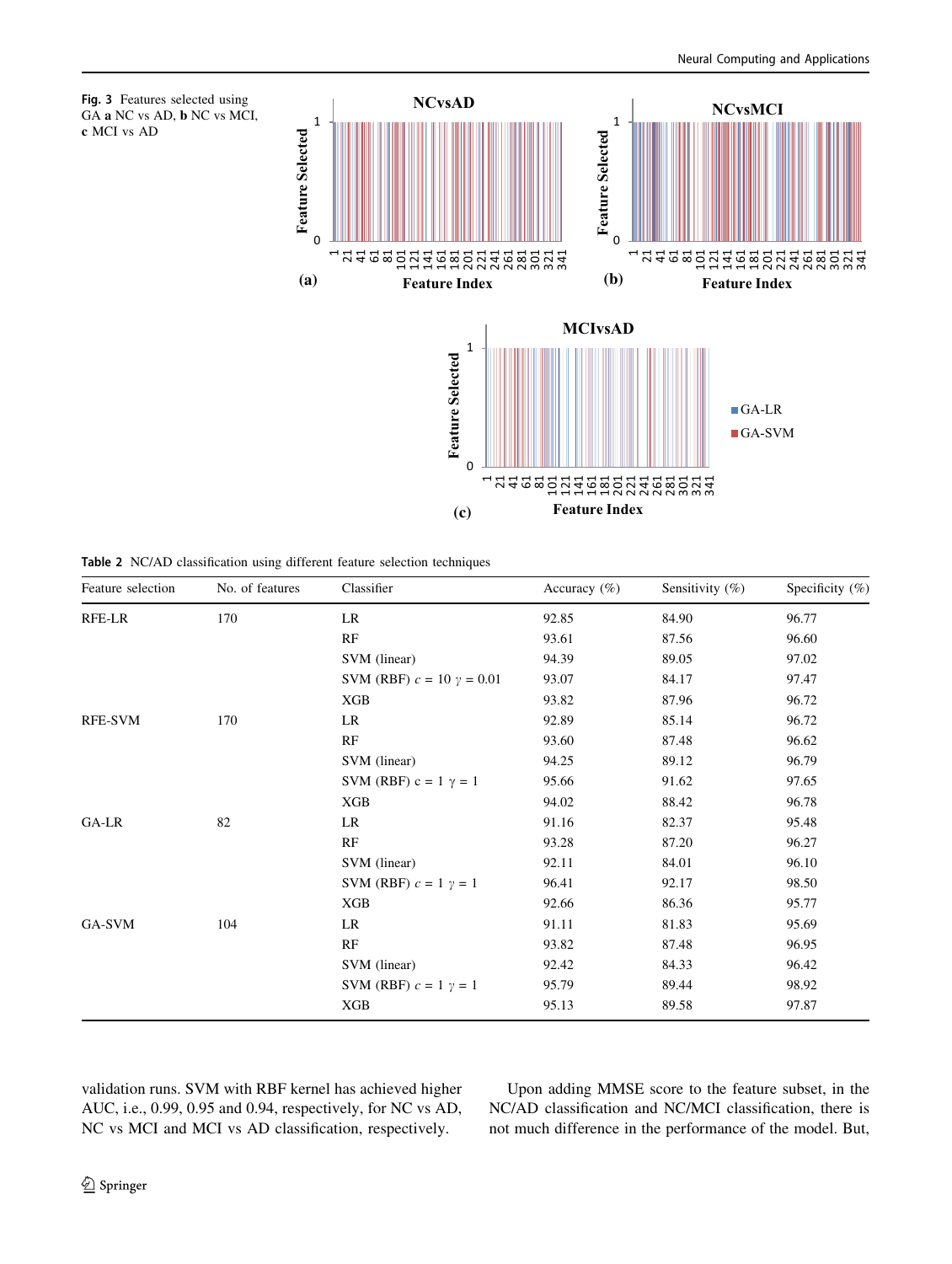| SVM (RBF) $c = 1$ $\gamma = 1$<br>85.19<br>40.49<br>98.90<br>XGB<br>88.72<br>66.68<br>95.48<br>RFE-SVM<br>170<br>LR<br>86.91<br>60.79<br>94.92<br>RF<br>89.15<br>62.83<br>97.23<br>64.80<br>SVM (linear)<br>87.32<br>94.23<br>SVM (RBF) $c = 10$ $\gamma = 0.01$<br>87.31<br>57.43<br>96.47<br>XGB<br>95.58<br>89.06<br>67.82<br>GA-LR<br>84<br>LR<br>85.78<br>54.28<br>95.44<br>RF<br>89.04<br>63.94<br>96.74<br>SVM (linear)<br>56.19<br>94.78<br>85.72<br>SVM (RBF) $c = 1$ $\gamma = 1$<br>66.53<br>90.13<br>97.37<br>XGB<br>89.09<br>95.60<br>67.84<br>GA-SVM<br>84<br>85.61<br>56.20<br>94.64<br>LR<br>RF<br>88.76<br>62.83<br>96.71<br>SVM (linear)<br>86.34<br>59.90<br>94.46<br>SVM (RBF) $c = 1$ $\gamma = 1$<br>89.85<br>64.32<br>97.68 | SVM (linear) | 87.70 | 65.05 | 94.64 |  |
|----------------------------------------------------------------------------------------------------------------------------------------------------------------------------------------------------------------------------------------------------------------------------------------------------------------------------------------------------------------------------------------------------------------------------------------------------------------------------------------------------------------------------------------------------------------------------------------------------------------------------------------------------------------------------------------------------------------------------------------------------|--------------|-------|-------|-------|--|
|                                                                                                                                                                                                                                                                                                                                                                                                                                                                                                                                                                                                                                                                                                                                                    |              |       |       |       |  |
|                                                                                                                                                                                                                                                                                                                                                                                                                                                                                                                                                                                                                                                                                                                                                    |              |       |       |       |  |
|                                                                                                                                                                                                                                                                                                                                                                                                                                                                                                                                                                                                                                                                                                                                                    |              |       |       |       |  |
|                                                                                                                                                                                                                                                                                                                                                                                                                                                                                                                                                                                                                                                                                                                                                    |              |       |       |       |  |
|                                                                                                                                                                                                                                                                                                                                                                                                                                                                                                                                                                                                                                                                                                                                                    |              |       |       |       |  |
|                                                                                                                                                                                                                                                                                                                                                                                                                                                                                                                                                                                                                                                                                                                                                    |              |       |       |       |  |
|                                                                                                                                                                                                                                                                                                                                                                                                                                                                                                                                                                                                                                                                                                                                                    |              |       |       |       |  |
|                                                                                                                                                                                                                                                                                                                                                                                                                                                                                                                                                                                                                                                                                                                                                    |              |       |       |       |  |
|                                                                                                                                                                                                                                                                                                                                                                                                                                                                                                                                                                                                                                                                                                                                                    |              |       |       |       |  |
|                                                                                                                                                                                                                                                                                                                                                                                                                                                                                                                                                                                                                                                                                                                                                    |              |       |       |       |  |
|                                                                                                                                                                                                                                                                                                                                                                                                                                                                                                                                                                                                                                                                                                                                                    |              |       |       |       |  |
|                                                                                                                                                                                                                                                                                                                                                                                                                                                                                                                                                                                                                                                                                                                                                    |              |       |       |       |  |
|                                                                                                                                                                                                                                                                                                                                                                                                                                                                                                                                                                                                                                                                                                                                                    |              |       |       |       |  |
|                                                                                                                                                                                                                                                                                                                                                                                                                                                                                                                                                                                                                                                                                                                                                    |              |       |       |       |  |
|                                                                                                                                                                                                                                                                                                                                                                                                                                                                                                                                                                                                                                                                                                                                                    |              |       |       |       |  |
|                                                                                                                                                                                                                                                                                                                                                                                                                                                                                                                                                                                                                                                                                                                                                    |              |       |       |       |  |
| XGB<br>88.79<br>67.10<br>95.45                                                                                                                                                                                                                                                                                                                                                                                                                                                                                                                                                                                                                                                                                                                     |              |       |       |       |  |
|                                                                                                                                                                                                                                                                                                                                                                                                                                                                                                                                                                                                                                                                                                                                                    |              |       |       |       |  |

RF 88.99 62.86 96.99

|  | Table 4 MCI/AD classification using different feature selection techniques |  |  |  |
|--|----------------------------------------------------------------------------|--|--|--|
|  |                                                                            |  |  |  |

| Feature selection | No. of features | Classifier                     | Accuracy $(\%)$ | Sensitivity $(\%)$ | Specificity $(\%)$ |
|-------------------|-----------------|--------------------------------|-----------------|--------------------|--------------------|
| RFE-LR            | 170             | LR                             | 73.96           | 86.42              | 53.90              |
|                   |                 | RF                             | 86.61           | 95.19              | 72.80              |
|                   |                 | SVM (linear)                   | 74.61           | 84.26              | 59.07              |
|                   |                 | SVM (RBF) $c = 1$ $\gamma = 1$ | 88.37           | 96.56              | 75.20              |
|                   |                 | XGB                            | 84.37           | 92.44              | 71.37              |
| <b>RFE-SVM</b>    | 170             | LR                             | 72.25           | 84.61              | 52.36              |
|                   |                 | RF                             | 86.98           | 94.42              | 74.20              |
|                   |                 | SVM (linear)                   | 74.91           | 84.38              | 59.65              |
|                   |                 | SVM (RBF) $c = 1$ $\gamma = 1$ | 88.22           | 96.56              | 74.80              |
|                   |                 | XGB                            | 84.25           | 92.08              | 71.64              |
| GA-LR             | 89              | LR                             | 71.06           | 83.95              | 50.33              |
|                   |                 | RF                             | 86.66           | 94.79              | 73.57              |
|                   |                 | SVM (linear)                   | 72.11           | 83.11              | 54.41              |
|                   |                 | SVM (RBF) $c = 1$ $\gamma = 1$ | 89.39           | 95.21              | 80.05              |
|                   |                 | XGB                            | 83.04           | 90.78              | 70.59              |
| GA-SVM            | 93              | LR                             | 68.33           | 82.42              | 45.66              |
|                   |                 | RF                             | 86.15           | 94.58              | 72.58              |
|                   |                 | SVM (linear)                   | 69.32           | 80.10              | 51.98              |
|                   |                 | SVM (RBF) $c = 1$ $\gamma = 1$ | 82.76           | 88.18              | 74.05              |
|                   |                 | XGB                            | 80.79           | 89.59              | 66.63              |

Feature selection No. of features Classifier Accuracy (%) Sensitivity (%) Specificity (%)

RFE-LR 170 LR 27.32 60.48 95.56

<span id="page-6-0"></span>Table 3 NC/MCI classification using different feature selection techniques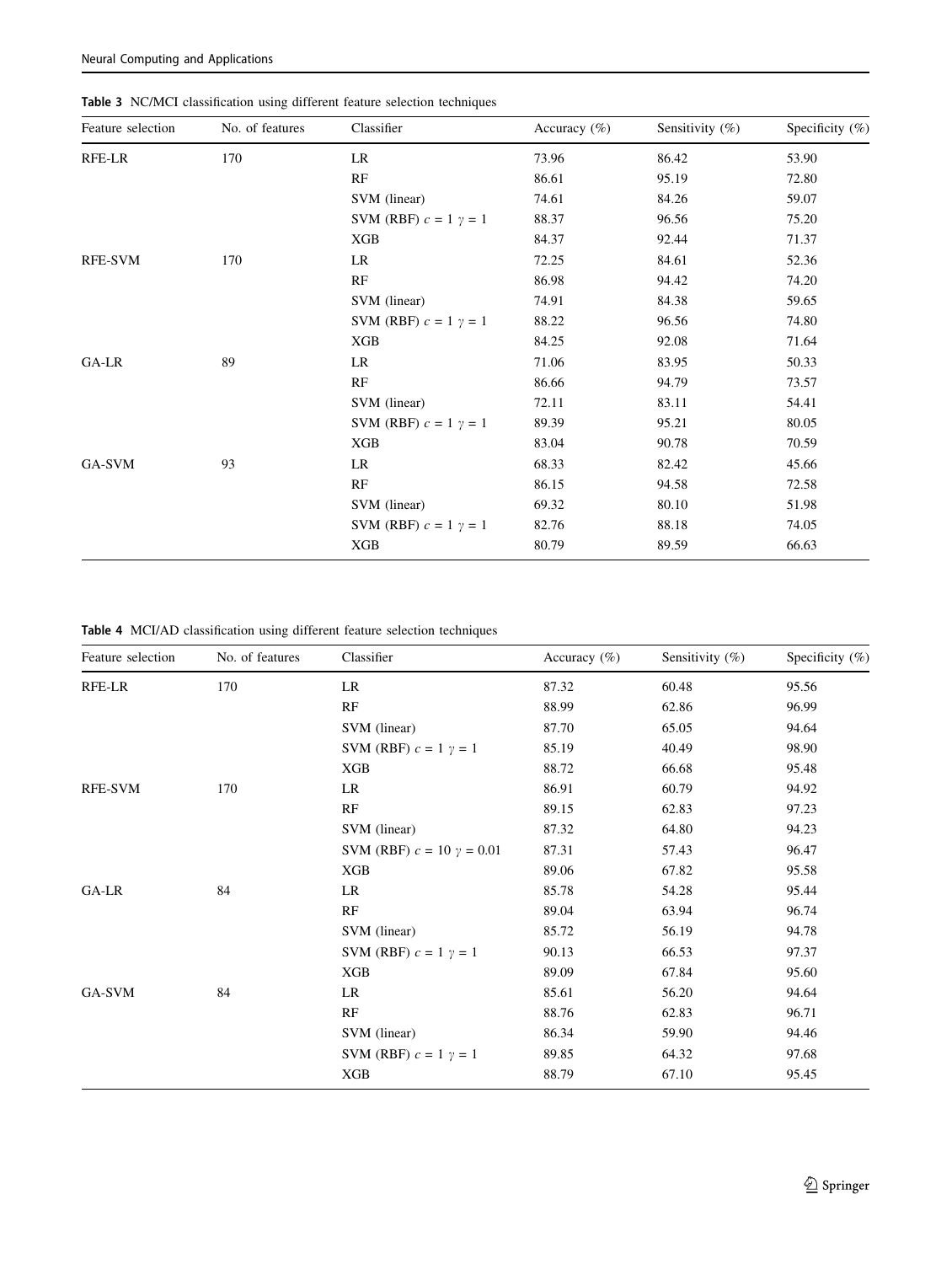<span id="page-7-0"></span>

Fig. 4 Classification upon combining MMSE feature to MRI features



Fig. 5 ROC curves for disease classification a NC vs AD, b NC vs MCI, c MCI vs AD

for the MCI/AD classification, accuracy approximately increases by 2.7%, sensitivity improves by 8.7%, and specificity improves by 1.4% for RF classifier when MMSE score is combined with the sMRI features subset. But adding the MMSE score to the features had not improved SVM with RBF kernel performance. On the other hand, the XGB classifier has a better performance over SVM but underperforms when compared to RF. Thus, RF classifier is ideal for classifying the MCI and AD subjects with improved accuracy.

From the above-mentioned results, the MMSE score does not play a major role in classifying NC/AD or NC/ MCI classification. However, the MMSE score influences RF and XGB classifiers in MCI/AD classification. These results indicate that features derived from sMRI images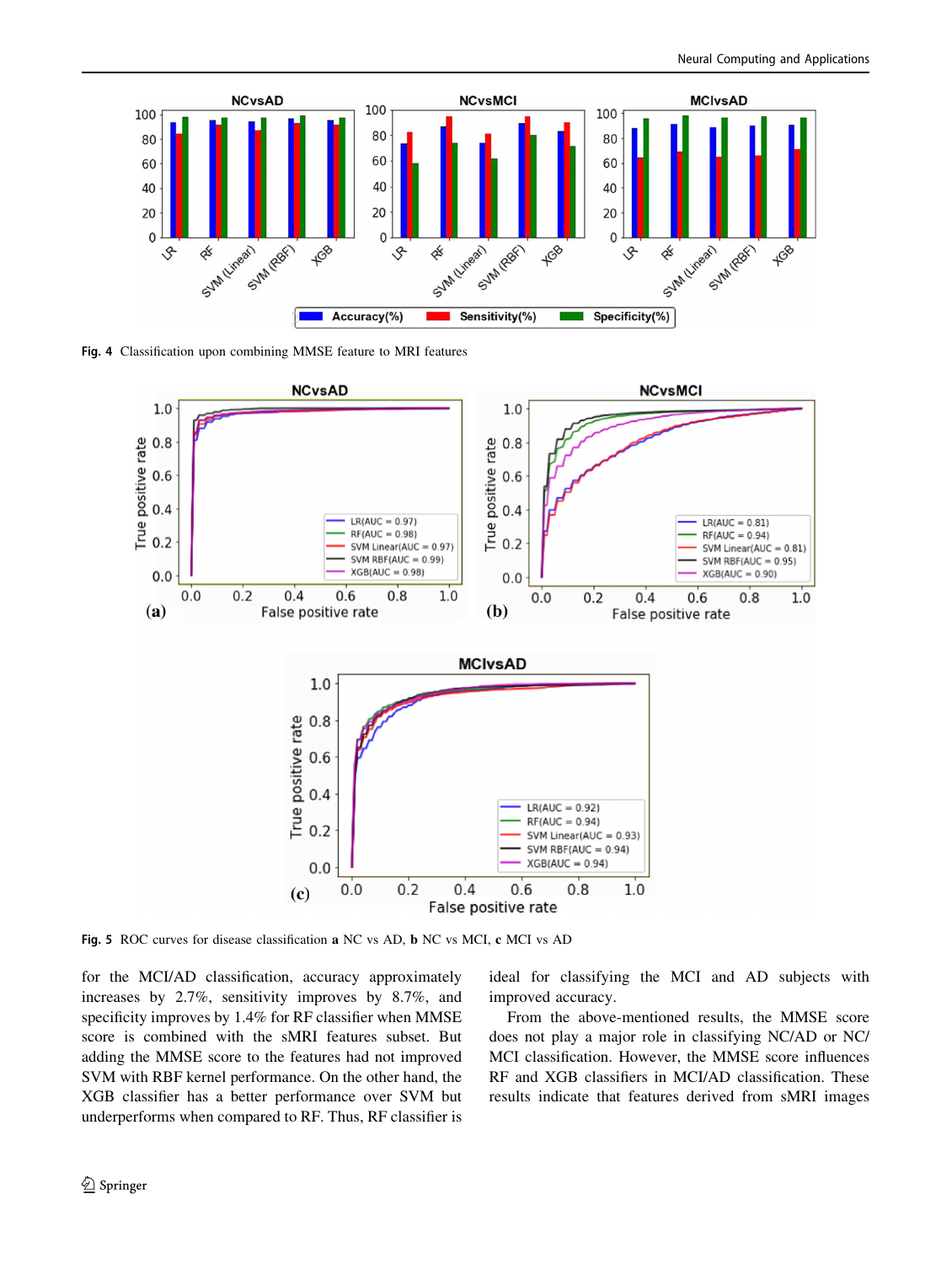| Model             | MCI vs AD   |            |            | NC vs AD    |            |            | NC vs MCI   |            |            |
|-------------------|-------------|------------|------------|-------------|------------|------------|-------------|------------|------------|
|                   | Acc $(\% )$ | Sen $(\%)$ | Spe $(\%)$ | Acc $(\% )$ | Sen $(\%)$ | Spe $(\%)$ | Acc $(\% )$ | Sen $(\%)$ | Spe $(\%)$ |
| Ahmed et al. [17] | 72.23       | 75.00      | 50.00      | 87          | 75.50      | 100        | 78.22       | 70.73      | 83.34      |
| Ren et al. $[16]$ | 85.32       | 78.79      | 87.30      | 93.75       | 94.23      | 93.40      | 88.50       | 82.16      | 85.24      |
| Liu et al. $[6]$  | 90.85       | 91.77      | 89.56      | 95.24       | 94.26      | 95.74      | 86.35       | 89.49      | 85.68      |
| Li et al. $[15]$  | 74.47       | 72.44      | 78.99      | 98.18       | 99.81      | 96.49      | 78.50       | 76.00      | 81.06      |
| Proposed          | 91.41       | 69.55      | 98.11      | 96.82       | 92.83      | 98.79      | 89.39       | 95.18      | 80.07      |

<span id="page-8-0"></span>Table 5 Performance comparison of binary classifications

Acc accuracy, Sen sensitivity, Spe specificity

play a vital role in the classification rather than the neuropsychological measure MMSE score.

The proposed model outperforms the hippocampusbased method [\[17](#page-9-0)] in terms of the performance measures. The model developed achieves better results when compared to the other whole-brain methods [6, [15](#page-9-0), [16\]](#page-9-0) mainly because of their smaller and effective feature set as shown in Table 5. The proposed model performs much better in MCI/AD and NC/MCI classification with a single imaging modality. With the minimal feature set, consistent performance over Alzheimer's disease classification is attained.

## 6 Conclusion

The influence of different feature selection algorithms on CV, SV, SA, TA, TS, HS features of the longitudinal structural MRI images has been investigated. GA-LR feature selection performs better than the other algorithms. Appending MMSE score to the structural MRI reduced feature set helps in improving the accuracy and specificity of the classifier that distinguishes MCI and AD. The model developed from the features selected using GA-LR combined with the MMSE score has a 2.7% increase in accuracy, an 8.7% increase in sensitivity and a 1.4% increase in specificity for RF classifier in MCI/AD classification. SVM with RBF kernel produces better results with 96.82% and 89.39% accuracy for binary classification of NC/AD and NC/MCI, respectively. The proposed models have been developed with lesser features when compared to the existing works and they exhibit high accuracy. As the future work, other imaging measures will be reviewed for improving the classification accuracy.

Acknowledgements Data collection and sharing for this project was funded by the Alzheimer's Disease Neuroimaging Initiative (ADNI) (National Institutes of Health Grant U01 AG024904) and DOD ADNI (Department of Defense award number W81XWH-12-2-0012). ADNI data are disseminated by the Laboratory for Neuro Imaging at the University of Southern California.

## Compliance with ethical standards

Conflict of interest Authors declare no conflict of interest.

## References

- 1. Moradi E, Pepe A, Gaser C, Huttunen H, Tohka J (2015) Machine learning framework for early MRI-based Alzheimer's conversion prediction in MCI subjects. NeuroImage 104:398–412. [https://](https://doi.org/10.1016/j.neuroimage.2014.10.002) [doi.org/10.1016/j.neuroimage.2014.10.002](https://doi.org/10.1016/j.neuroimage.2014.10.002)
- 2. Minhas S, Khanum A, Riaz F, Khan SA, Alvi A (2018) Predicting progression from mild cognitive impairment to Alzheimer's disease using autoregressive modelling of longitudinal and multimodal biomarkers. IEEE J Biomed Health Inform 22:818–825. <https://doi.org/10.1109/JBHI.2017.2703918>
- 3. Ju R, Hu C, Zhou P, Li Q (2019) Early diagnosis of Alzheimer's disease based on resting-state brain networks and deep learning. IEEE/ACM Trans Comput Biol Bioinform 16:244–257. [https://](https://doi.org/10.1109/TCBB.2017.2776910) [doi.org/10.1109/TCBB.2017.2776910](https://doi.org/10.1109/TCBB.2017.2776910)
- 4. Pan X, Adel M, Fossati C, Gaidon T, Guedj E (2019) Multilevel feature representation of FDG-PET brain images for diagnosing Alzheimer's disease. IEEE J Biomed Health Inform 23:1499–1506. <https://doi.org/10.1109/JBHI.2018.2857217>
- 5. Zhang D, Wang Y, Zhou L, Yuan H, Shen D (2011) Multimodal classification of Alzheimer's disease and mild cognitive impairment. NeuroImage 55:856–867. [https://doi.org/10.1016/j.neuro](https://doi.org/10.1016/j.neuroimage.2011.01.008) [image.2011.01.008](https://doi.org/10.1016/j.neuroimage.2011.01.008)
- 6. Liu J, Wang J, Tang Z, Hu B, Wu FX, Pan Y (2018) Improving Alzheimer's disease classification by combining multiple Measures. IEEE/ACM Trans Comput Biol Bioinform 15:1649–1659. <https://doi.org/10.1109/TCBB.2017.2731849>
- 7. Shi J, Zheng X, Li Y, Zhang Q, Ying S (2018) Multimodal neuroimaging feature learning with multimodal stacked deep polynomial networks for diagnosis of Alzheimer's disease. IEEE J Biomed Health Inform 22:173–183. [https://doi.org/10.1109/](https://doi.org/10.1109/JBHI.2017.2655720) [JBHI.2017.2655720](https://doi.org/10.1109/JBHI.2017.2655720)
- 8. Minhas S, Khanum A, Riaz F, Alvi A, Khan SA (2017) A Nonparametric approach for mild cognitive impairment to AD conversion prediction: results on longitudinal data. IEEE J Biomed Health Inform 21:1403–1410. [https://doi.org/10.1109/](https://doi.org/10.1109/JBHI.2016.2608998) [JBHI.2016.2608998](https://doi.org/10.1109/JBHI.2016.2608998)
- 9. Xu L, Yao Z, Li J, Lv C, Zhang H, Hu B (2019) Sparse feature learning with label information for Alzheimer's disease classification based on magnetic resonance imaging. IEEE Access 7:26157–26167. <https://doi.org/10.1109/ACCESS.2019.2894530>
- 10. Cui R, Liu M (2019) Hippocampus analysis by combination of 3-D DenseNet and shapes for Alzheimer's disease diagnosis.